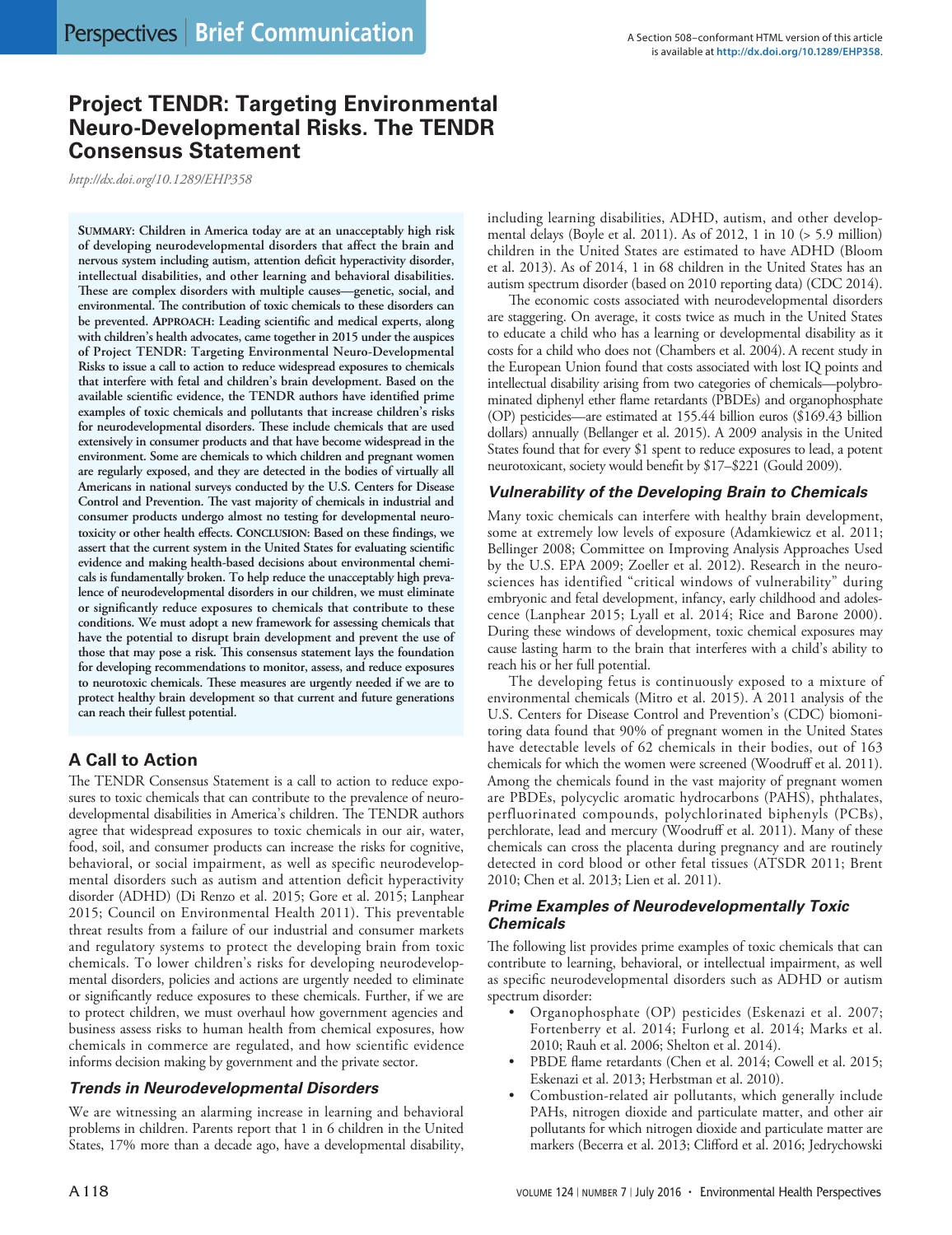et al. 2015; Kalkbrenner et al. 2014; Suades-González et al. 2015; Volk et al. 2013).

- Lead (Eubig et al. 2010; Lanphear et al. 2005; Needleman et al. 1979).
- Mercury (Grandjean et al. 1997; Karagas et al. 2012; Sagiv et al. 2012).
- PCBs (Eubig et al. 2010; Jacobson and Jacobson 1996; Schantz et al. 2003).

The United States has restricted some of the production, use and environmental releases of these particular chemicals, but those measures have tended to be too little and too late. We face a crisis from both legacy and ongoing exposures to toxic chemicals. For lead, OP pesticides, PBDEs and air pollution, communities of color and socioeconomically stressed communities face disproportionately high exposures and health impacts (Adamkiewicz et al. 2011; Engel et al. 2015; Zota et al. 2010).

Policies to ban lead from gasoline, paints and other products have been successful in lowering blood lead levels in the American population (Jones et al. 2009), yet lead exposure continues to be a preventable cause of intellectual impairment, ADHD and maladaptive behaviors for millions of children (CDC 2015). Scientists agree that there is no safe level of lead exposure for fetal or early childhood development (Lanphear et al. 2005; Schnur and John 2014), and studies have documented the potential for cumulative and synergistic health effects from combined exposure to lead and social stressors (Bellinger et al. 1988; Cory-Slechta et al. 2004). Thus, taking further preventive actions is imperative.

Epidemiological, toxicological, and mechanistic studies have together provided evidence that clearly demonstrates or strongly suggests neurodevelopmental toxicity for lead, mercury, OP pesticides, air pollution, PBDEs, and PCBs. The level and type of available evidence linking exposures to toxic chemicals with neurodevelopmental disorders, including the examples in this statement, vary both within and among chemical classes. In light of this extensive evidence and continued widespread exposure, the risks for learning and developmental disorders can likely be lowered through targeted exposure reduction, starting with these example chemicals.

# *Majority of Chemicals Untested for Neurodevelopmental Effects*

The examples of developmental neurotoxic chemicals that we list here likely represent the tip of the iceberg. Of the tens of thousands of chemicals on the U.S. Environmental Protection Agency (EPA) chemical inventory, nearly 7,700 are manufactured or imported into the United States at  $\geq 25,000$  pounds per year (U.S. EPA 2012). The U.S. EPA has identified nearly 3,000 chemicals that are produced or imported at > 1 million pounds per year (U.S. EPA 2006).

Only a minority of chemicals has been evaluated for neurotoxic effects in adults. Even fewer have been evaluated for potential effects on brain development in children (Grandjean and Landrigan 2006, 2014). Further, toxicological studies and regulatory evaluation seldom address combined effects of chemical mixtures, despite evidence that all people are exposed to dozens of chemicals at any given time.

# *Need for a New Approach to Evaluating Evidence*

Our failures to protect children from harm underscore the urgent need for a better approach to developing and assessing scientific evidence and using it to make decisions. We as a society should be able to take protective action when scientific evidence indicates a chemical is of concern, and not wait for unequivocal proof that a chemical is causing harm to our children.

Evidence of neurodevelopmental toxicity of any type—epidemiological or toxicological or mechanistic—by itself should constitute a signal sufficient to trigger prioritization and some level of action. Such an approach would enable policy makers and regulators to proactively test and identify chemicals that are emerging concerns for brain development and prevent widespread human exposures.

Some chemicals, like those that disrupt the endocrine system, present a concern because they interfere with the activity of endogenous hormones that are essential for healthy brain development. Endocrine-disrupting chemicals (EDCs) include many pesticides, flame retardants, fuels, and plasticizers. One class of EDCs that is ubiquitous in consumer products are the phthalates. These are an emerging concern for interference with brain development and therefore demand attention (Boas et al. 2012; Ejaredar et al. 2015; Mathieu-Denoncourt et al. 2015; Miodovnik et al. 2014; U.S. Consumer Product Safety Commission 2014).

## *Regrettable Substitution*

Under our current system, when a toxic chemical or category of chemicals is finally removed from the market, chemical manufacturers often substitute similar chemicals that may pose similar concerns or be virtually untested for toxicity. This practice can result in "regrettable substitution" whereby the cycle of exposures and adverse effects starts all over again. The following list provides examples of this cycle:

- When the federal government banned some uses of OP pesticides, manufacturers responded by expanding the use of neonicotinoid and pyrethroid pesticides. Evidence is emerging that these widely used classes of pesticides pose a threat to the developing brain (Kara et al. 2015; Richardson et al. 2015; Shelton et al. 2014).
- When the U.S. Government reached a voluntary agreement with flame retardant manufacturers to stop making PBDEs, the manufacturers substituted other halogenated and organophosphate flame retardant chemicals. Many of these replacement flame retardants are similar in structure to other neurotoxic chemicals but have not undergone adequate assessment of their effects on developing brains.
- When the federal government banned some phthalates in children's products, the chemical industry responded by replacing the banned chemicals with structurally similar new phthalates. These replacements are now under investigation for disrupting the endocrine system.

## *Looking Forward*

Our system for evaluating scientific evidence and making decisions about environmental chemicals is broken. We cannot continue to gamble with our children's health. We call for action now to prevent exposures to chemicals and pollutants that can contribute to the prevalence of neurodevelopmental disabilities in America's children.

We need to overhaul our approach to developing and assessing evidence on chemicals of concern for brain development. Toward this end, we call on regulators to follow scientific guidance for assessing how chemicals affect brain development, such as taking into account the special vulnerabilities of the developing fetus and children, cumulative effects resulting from combined exposures to multiple toxic chemicals and stressors, and the lack of a safety threshold for many of these chemicals (Committee on Improving Analysis Approaches Used by the U.S. EPA 2009). We call on businesses to eliminate neurodevelopmental toxicants from their supply chains and products, and on health professionals to integrate knowledge about environmental toxicants into patient care and public health practice.

Finally, we call on policy makers to take seriously the need to reduce exposures of all children to lead—by accelerating the clean up from our past uses of lead such as in paint and water pipes, by halting the current uses of lead, and by better regulating the industrial processes that cause new lead contamination.

We are confident that reducing exposures to chemicals that can interfere with healthy brain development will help to lower the prevalence of neurodevelopmental disabilities, and thus enable many more children to reach their full potential.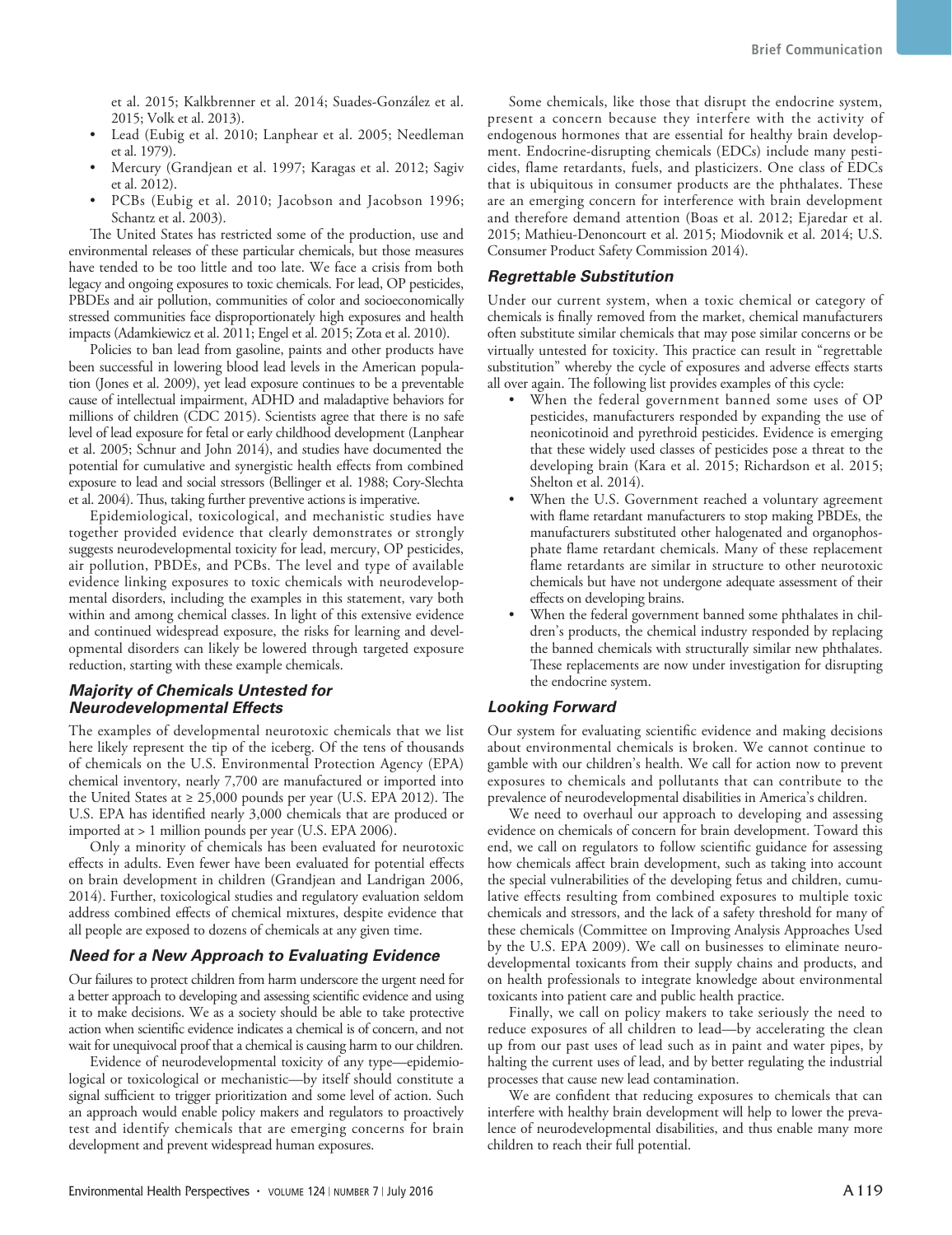# **TENDR Statement Authors**

# *Scientists*

## *Deborah Bennett, PhD*

Associate Professor, Department of Public Health Sciences, School of Medicine, University of California, Davis

#### *David C. Bellinger, PhD, MSc*

Boston Children's Hospital Harvard Medical School Harvard T.H. Chan School of Public Health

## *Linda S. Birnbaum, PhD, DABT, A.T.S*

Director, National Institute of Environmental Health Sciences, Director, National Toxicology Program

## *Asa Bradman, PhD, MS*

Associate Director, Center for Environmental Research and Children's Health (CERCH) Associate Adjunct Professor of Environmental Health Sciences, School of Public Health, UC Berkeley

## *Aimin Chen, MD, PhD*

Associate Professor, Division of Epidemiology Department of Environmental Health University of Cincinnati College of Medicine

## *Deborah A. Cory-Slechta, PhD*

Professor of Environmental Medicine, Pediatrics and Public Health Sciences; Acting Chair, Department of Environmental Medicine; Director, University of Rochester Medical School Environmental Health Sciences Center

## *Stephanie M. Engel, PhD*

Associate Professor, Department of Epidemiology, Gillings School of Global Public Health University of North Carolina, Chapel Hill

## *M. Daniele Fallin, PhD*

Sylvia and Harold Halpert Professor and Chair, Dept. of Mental Health; Director, Wendy Klag Center for Autism and Developmental Disabilities, Johns Hopkins Bloomberg School of Public Health

## *Alycia Halladay, PhD*

Chief Science Officer, Autism Science Foundation, Adjunct, Dept. of Pharmacology and Toxicology, Rutgers University

## *Russ Hauser, MD, ScD, MPH*

Frederick Lee Hisaw Professor of Reproductive Physiology; Professor of Environmental and Occupational Epidemiology, Harvard T.H. Chan School of Public Health; Professor of Obstetrics, Gynecology and Reproductive Biology, Harvard Medical School

## *Irva Hertz-Picciotto, PhD*

Director, UC Davis Environmental Health Sciences Center; Professor, Department of Public Health Sciences & Medical Investigations of Neurodevelopmental Disorders (MIND) Institute, University of California, Davis

## *Carol F. Kwiatkowski, PhD*

Executive Director, The Endocrine Disruption Exchange (TEDX) Assistant Professor Adjunct, Dept. of Integrative Physiology, University of Colorado, Boulder

## *Bruce P. Lanphear, MD, MPH*

Clinician Scientist, Child & Family Research Institute, BC Children's Hospital Professor, Faculty of Health Sciences, Simon Fraser University, Vancouver, BC

*Emily Marquez, PhD* Staff Scientist Pesticide Action Network North America

# *Melanie Marty, PhD*

Adjunct Associate Professor University of California, Davis

## *Jennifer McPartland, PhD*

Senior Scientist Environmental Defense Fund

# *Craig J. Newschaffer, PhD*

Director, A.J. Drexel Autism Institute Professor, Epidemiology and Biostatistics, Drexel University

### *Devon Payne-Sturges, DrPH*

Assistant Professor, Maryland Institute for Applied Environmental Health, School of Public Health, University of Maryland

#### *Heather B. Patisaul, PhD*

Professor, Biological Sciences, Center for Human Health and the Environment, WM Keck Center for Behavioral Biology, NC State University

## *Frederica P. Perera, DrPH, PhD*

Professor of Public Health Director, Columbia Center for Children's Environmental Health; Professor, Dept. of Environmental Health Sciences, Mailman School of Public Health, Columbia University

## *Beate Ritz MD, PhD*

Professor of Epidemiology Center for Occupational and Environmental Health Fielding School of Public Health, University of California Los Angeles

## *Jennifer Sass, PhD*

Senior Scientist, Natural Resources Defense Council Professorial Lecturer, George Washington University

#### *Susan L. Schantz, PhD*

Professor of Toxicology and Neuroscience, Illinois Children's Environmental Health Research Center; Director, Beckman Institute for Advanced Science and Technology, University of Illinois, Urbana-Champaign

## *Thomas F. Webster, DSc*

Professor, Department of Environmental Health, Boston University School of Public Health

## *Robin M. Whyatt, DrPH*

Professor Emeritus, Department of Environmental Health Sciences, Mailman School of Public Health, Columbia University

## *Tracey J. Woodruff, PhD, MPH*

Professor and Director, Program on Reproductive Health and the Environment, Dept. of Obstetrics, Gynecology and Reproductive Sciences, University of California, San Francisco

## *R. Thomas Zoeller, PhD*

Professor of Biology Director, Laboratory of Molecular & Cellular Biology, University of Massachusetts Amherst

# *Health Professionals and Providers*

#### *Laura Anderko, PhD, RN*

Robert and Kathleen Scanlon Endowed Chair in Values Based Health Care & Professor, School of Nursing and Health Studies, Georgetown University, Director, Mid-Atlantic Center for Children's Health and the Environment

## *Carla Campbell, MD, MS, FAAP*

Visiting Clinical Associate Professor of Public Health University of Texas at El Paso

## *Jeanne A. Conry, MD, PhD*

Past President, American College of Obstetricians and Gynecologists; Assistant Physician in Chief, The Permanente Medical Group

## *Nathaniel DeNicola, MD, MSHP, FACOG*

American College of Obstetricians & Gynecologists Liaison to American Academy of Pediatrics Executive Council on Environmental Health; Clinical Associate in Obstetrics & Gynecology, U. of Pennsylvania

## *Robert M. Gould, MD*

Associate Adjunct Professor, Program on Reproductive Health and the Environment, Dept. of Obstetrics, Gynecology and Reproductive Sciences, UCSF School of Medicine; Immediate Past President, Physicians for Social Responsibility

## *Deborah Hirtz, MD*

Professor, Neurological Sciences and Pediatrics University of Vermont School of Medicine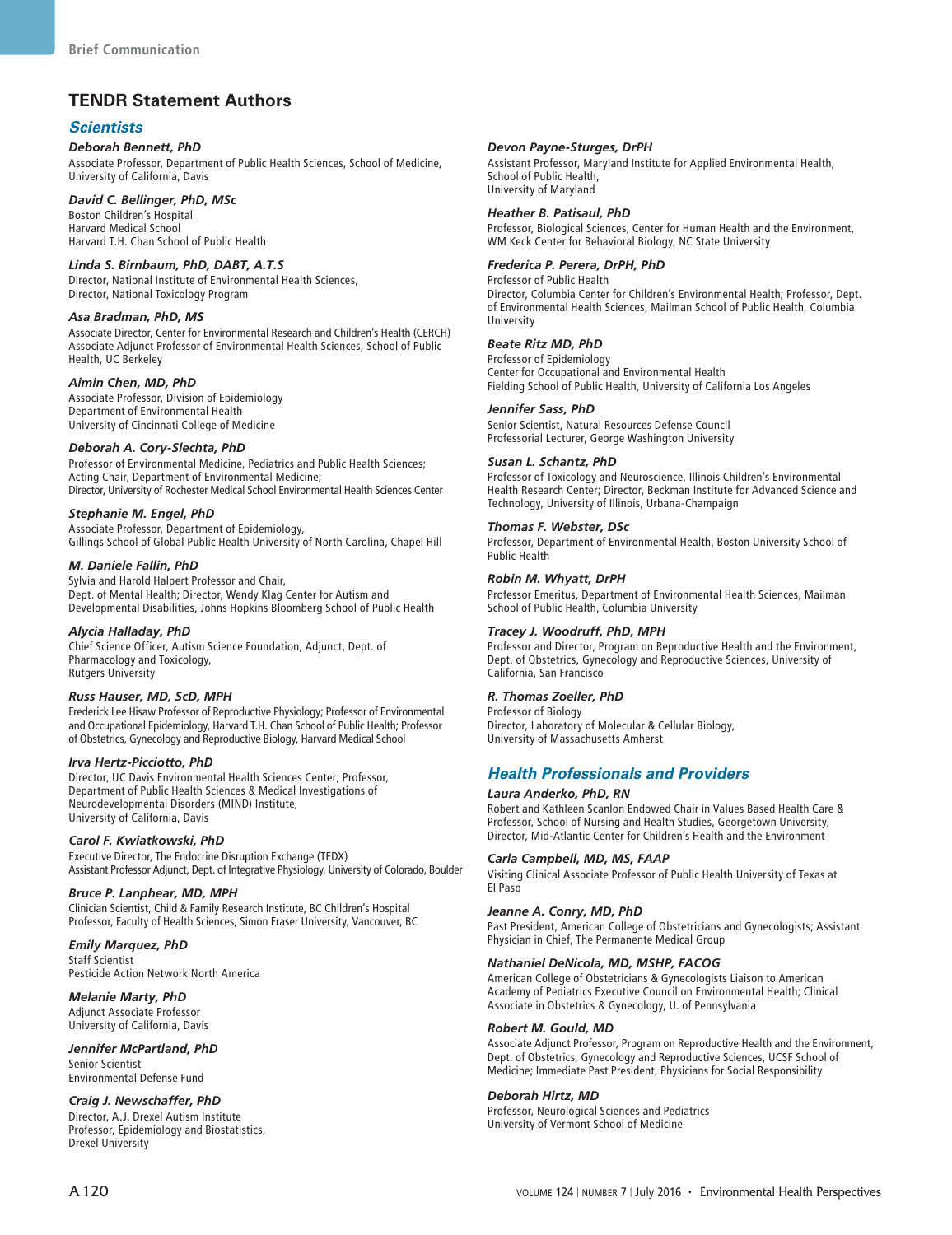#### *Katie Huffling, RN, MS, CNM*

Director of Programs Alliance of Nurses for Healthy Environments

#### *Philip J. Landrigan, MD, MSc, FAAP*

Dean for Global Health, Arnhold Institute for Global Health; Professor of Preventive Medicine and Pediatrics, Icahn School of Medicine at Mount Sinai

#### *Arthur Lavin, MD, FAAP*

Advanced Pediatrics Associate Clinical Professor of Pediatrics Case Western Reserve University School of Medicine

#### *Mark Miller, MD, MPH*

Director, University of California San Francisco Pediatric Environmental Health Specialty Unit

#### *Mark A. Mitchell, MD, MPH*

President, Mitchell Environmental Health Associates Chair, Council on Medical Legislation and Co-Chair, Commission on Environmental Health National Medical Association

#### *Leslie Rubin, MD*

President, Innovative Solutions for Disadvantage and Disability; Associate Professor, Dept. of Pediatrics, Morehouse School of Medicine; Co-director, Southeast Pediatric Environmental Health Specialty Unit, Emory University; Medical Director, Developmental Pediatric Specialists

#### *Ted Schettler, MD, MPH*

Science Director Science and Environmental Health Network

## *Ho Luong Tran, MD, MPH*

President and CEO National Council of Asian Pacific Islander Physicians

## *Children's Health and Disabilities Advocates*

#### *Annie Acosta*

Director of Fiscal and Family Support Policy The Arc

#### *Charlotte Brody, RN*

National Coordinator, Healthy Babies Bright Futures Vice President of Health Initiatives, BlueGreen Alliance

#### *Elise Miller, MEd*

Director, Collaborative on Health and the Environment (CHE)

#### *Pamela Miller, MS*

Executive Director Alaska Community Action on Toxics

#### *Maureen Swanson, MPA*

Healthy Children Project Director Learning Disabilities Association of America

#### *Nsedu Obot Witherspoon, MPH* Executive Director, Children's Environmental Health Network

# *Organizations that Endorse or Support the TENDR Consensus Statement*

*American College of Obstetricians and Gynecologists (ACOG)* ACOG supports the value of this clinical document as an educational tool (March 2016)

*Child Neurology Society*

#### *Endocrine Society*

*International Neurotoxicology Association*

*International Society for Children's Health and the Environment*

*International Society for Environmental Epidemiology* 

*National Council of Asian Pacific Islander Physicians*

*National Hispanic Medical Association*

*National Medical Association*

Address correspondence to I. Hertz-Picciotto, University of California, Davis, Department of Public Health Sciences, MS1C, One Shields Ave., Davis, California USA 95616-8500. Telephone: 530-752-3025. E-mail: ihp@ucdavis.edu; melissarose6899@gmail.com

The views expressed in this statement are solely those of the authors and signatories. Project TENDR has been supported by grants from the John Merck Fund, Ceres Trust, Passport Foundation, and the National Institute of Environmental Health Sciences (R13ES026504).

D.B. has served as an expert witness in civil litigation cases and criminal cases involving exposures to environmental chemicals. He has been paid for these activities. He has provided opinions for plaintiffs and for defendants, depending on the facts of the case. He also served as a paid expert witness to a Commission of Inquiry into lead contamination in Hong Kong's drinking water. A.B. has served as a consultant to nonprofit organizations developing environmental health educational curricula for child care programs and has participated as a volunteer member on the Board of the Organic Center, a nonprofit organization that provides information for scientific research about organic food and farming. C.K. is employed by The Endocrine Disruption Exchange (TEDX), a U.S. 501(c)3 organization that occasionally provides consultation, legal assistance, or expert testimony on the topic of endocrine-disrupting chemicals. Neither C.K. nor TEDX stands to gain or lose financially through the publication of this article. This work was supported by private foundations that did not have scientific or editorial input or control. J.S. is employed by the Natural Resources Defense Council, an environmental nongovernmental organization (NGO) that routinely engages in public advocacy, lobbying, and litigation to expand protections for the environment and public health and to enforce existing environmental laws regulating toxic chemicals, including some of the chemicals identified in this manuscript. I.H-P. has received travel reimbursements for her service on the Scientific Advisory Committee of Autism Speaks, in which she provided comments on broad directions for the organization's research programs. She also received payment for reviewing grant proposals for the Research Screening Committee of the California Air Resources Board, which is a branch of the California state government involved in air quality regulation. E.M. works at Pesticide Action Network, an NGO advocating for a farming system that is not reliant on pesticides. M.S. is the Director of the Healthy Children Project for the Learning Disabilities Association of America. Her position is funded by the John Merck Fund, which also contributed some of the funding for Project TENDR.

The authors certify that all actual or potential competing financial interests have been declared, and the authors' freedom to design, conduct, interpret, and publish research is not compromised by any controlling sponsor as a condition of review and publication.

#### **References**

- Abt E, Rodricks JV, Levy JI, Zeise L, Burke TA. 2010. Science and decisions: advancing risk assessment. Risk Analysis 30(7):1028–1036.
- Adamkiewicz G, Zota AR, Fabian MP, Chahine T, Julien R, Spengler JD, et al. 2011. Moving environmental justice indoors: Understanding structural influences on residential exposure patterns in low-income communities. Am J Public Health 101(suppl 1):S238–S245.
- ATSDR (Agency for Toxic Substances and Disease Registry). 2011. Polycyclic Aromatic Hydrocarbons (PAHs): What Are the Routes of Exposure for PAHs? Available: [http://www.](http://www.atsdr.cdc.gov/csem/csem.asp?csem=13&po=6) [atsdr.cdc.gov/csem/csem.asp?csem=13&po=6](http://www.atsdr.cdc.gov/csem/csem.asp?csem=13&po=6) [accessed 7 March 2016].

Becerra TA, Wilhelm M, Olsen J, Cockburn M, Ritz B. 2013. Ambient air pollution and autism in Los Angeles County, California. Environ Health Perspect 121(3):380–386.

Bellanger M, Demeneix B, Grandjean P, Zoeller RT, Trasande L. 2015. Neurobehavioral deficits, diseases, and associated costs of exposure to endocrine-disrupting chemicals in the European Union. J Clin Endocrinol Metab 100(4):1256–1266.

Bellinger DC. 2008. Very low lead exposures and children's neurodevelopment. Curr Opin Pediatr 20(2):172–177.

- Bellinger D, Leviton A, Waternaux C, Needleman H, Rabinowitz M. 1988. Low-level lead exposure, social class, and infant development. Neurotoxicol Teratol 10(6):497–503.
- Bloom B, Jones LI, Freeman G. 2013. Summary health statistics for U.S. children: National Health Interview Survey, 2012. Vital Health Stat 10(258):1–81. Available: [http://www.cdc.gov/nchs/](http://www.cdc.gov/nchs/data/series/sr_10/sr10_258.pdf) [data/series/sr\\_10/sr10\\_258.pdf](http://www.cdc.gov/nchs/data/series/sr_10/sr10_258.pdf) [accessed 24 May 2016].
- Boas M, Feldt-Rasmussen U, Main KM. 2012. Thyroid effects of endocrine disrupting chemicals. Mol Cell Endocrinol 355:240–248.
- Boyle CA, Boulet S, Schieve LA, Cohen RA, Blumberg SJ, Yeargin-Allsopp M, et al. 2011. Trends in the prevalence of developmental disabilities in U.S. children, 1997–2008. Pediatrics 127:1034–1042.
- Brent GA. 2010. The impact of perchlorate exposure in early pregnancy: Is it safe to drink the water? J Clin Endocrinol Metab 95:3154–3157.
- CDC (Centers for Disease Control and Prevention). 2014. Prevalence of autism spectrum disorder among children aged 8 years—autism and developmental disabilities monitoring network, 11 sites, United States, 2010. MMWR Surveill Summ 63(2):1–21.
- CDC. 2015. Fourth National Report on Human Exposure to Environmental Chemicals, Updated Tables, February 2015. Available: [http://www.cdc.gov/biomonitoring/pdf/FourthReport\\_](http://www.cdc.gov/biomonitoring/pdf/FourthReport_UpdatedTables_Feb2015.pdf) [UpdatedTables\\_Feb2015.pdf](http://www.cdc.gov/biomonitoring/pdf/FourthReport_UpdatedTables_Feb2015.pdf) [accessed 12 January 2016].
- Chambers JG, Parris TB, Harr JJ. 2004. What Are We Spending on Special Education Services in the United States, 1999-2000? Washington, DC: American Institutes for Research. Available: <http://www.csef-air.org/publications/seep/national/AdvRpt1.pdf> [accessed 25 May 2016].